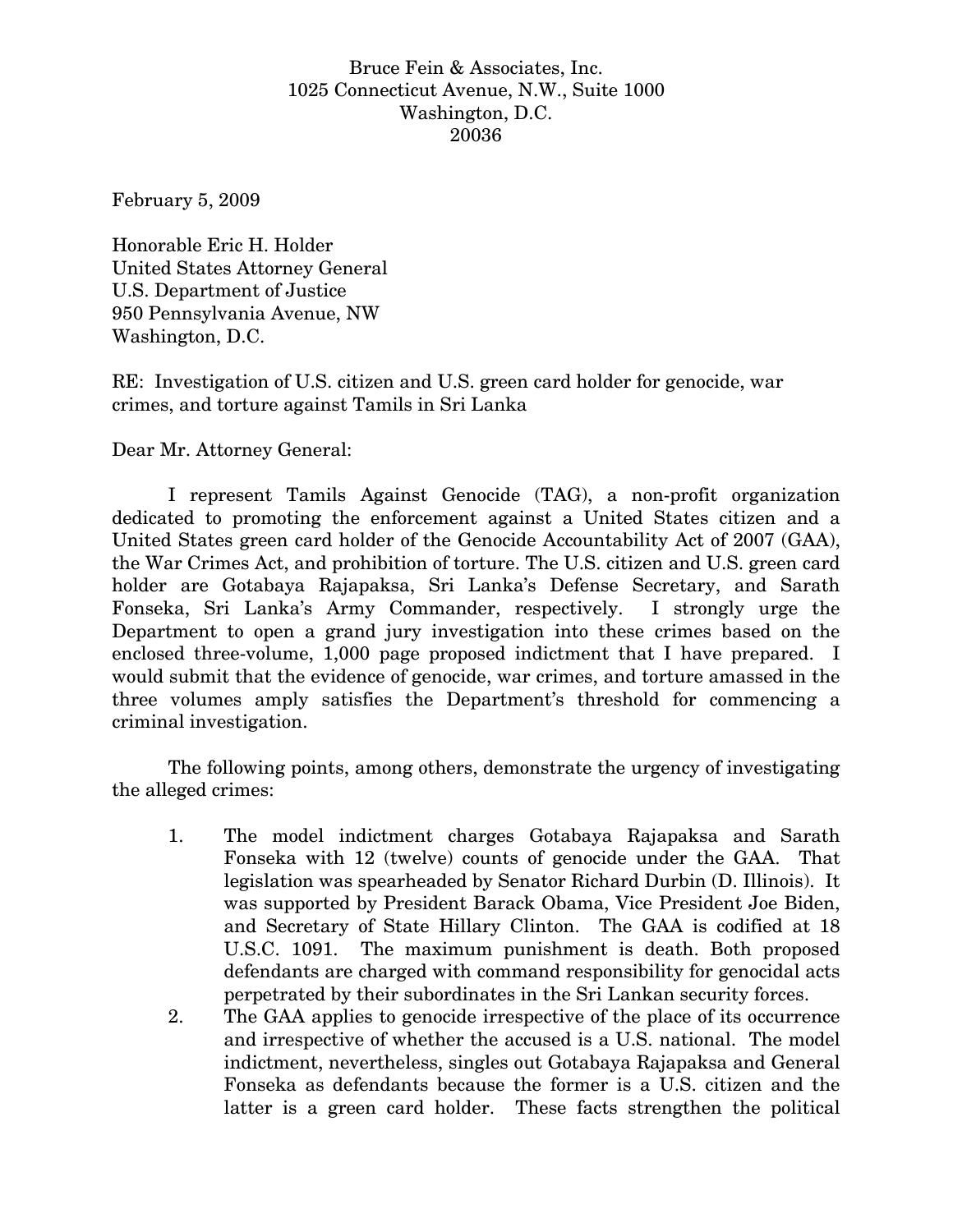justification for the genocide investigation because the United States has been vocal with Serbia, Bosnia and other nations about policing and punishing their own citizens or residents for genocide. The model indictment is not asking the United States to be the genocide policeman of the world.

- 3. Under the GAA, genocide is defined as an attempt to physically destroy a group in whole or in substantial part because of race, religion, ethnicity, or nationality, as such, by employing the following tactics: extrajudicial killings or disappearances; the infliction of serious bodily harm; or, the creation of conditions of life intended to cause the physical destruction of a racial, religious, ethnical, or national group in whole or in substantial part, for example, by starvation, denial of medical care, and encouraging disease by denial of medicines.
- 4. The model indictment charges Rajapaksa and Fonseka with genocide of Tamils in twelve discrete geographic areas. The time frame is from December 6, 2005, when both assumed their government positions, to the present. The indictment chronicles more than 3,750 extrajudicial killings, approximately 30,000 Tamils suffering serious bodily injury, and more than 1.3 million displacements (a number far exceeding displacements in Kosovo which lead to genocide counts before the International Tribunal for the former Yugoslavia).
- 5. Count twelve of genocide is indistinguishable from the genocide of 7,000 Bosnian Muslim males in Srebrenica, which had been declared a safe zone by Bosnian Serbs. Count twelve charges Rajapaksa and Fonseka of bombing and shelling 350,000 Tamil civilians into one large "safe area," and, since January 21, 2009, killing and maiming the Tamils who had amassed there by aerial bombing and artillery. In the month of January, according to the model indictment, 750 Tamils have been massacred and more than 2,250 have been seriously injured. On the BBC, on Feb. 2, Rajapaksa declared that nothing should live or breathe outside the Orwellian "safe area." Thus, one hospital outside the area has been bombed three times, including by cluster bombs. More than 1,000 Tamils are in detention camps, and reports of rape have already emerged.
- 6. Other exemplary genocidal events charged in the indictment include the Sinhalese Buddhist slaughter of five Tamil students and seventeen Action Against Hunger aid workers in 2006; mass graves; and, Tamil disappearances into white vans without license plates every five hours.
- 7. Every member of the Sri Lankan security forces is Sinhalese. There are no Tamils. No member of the security forces since Rajapaksa and Fonseka assumed their respective positions has ever been prosecuted or punished for atrocities against Tamils, including torture or murder. Indeed, in more than 60 years, only one prosecution has been pursued